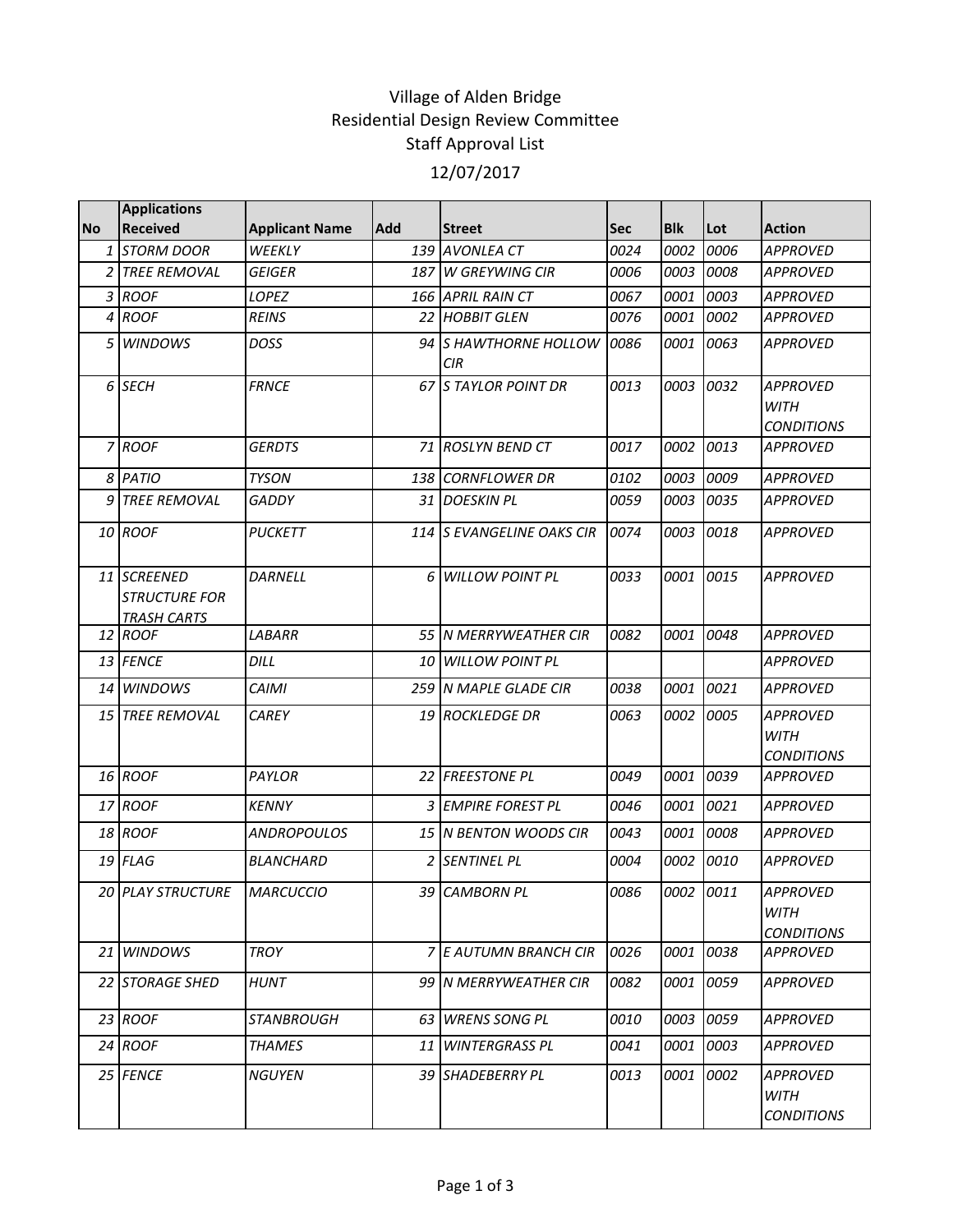## Village of Alden Bridge Residential Design Review Committee Staff Approval List 12/07/2017

| <b>No</b> | <b>Applications</b><br><b>Received</b> | <b>Applicant Name</b>      | Add | <b>Street</b>                       | <b>Sec</b> | <b>Blk</b> | Lot  | <b>Action</b>                                       |
|-----------|----------------------------------------|----------------------------|-----|-------------------------------------|------------|------------|------|-----------------------------------------------------|
|           | 26 ROOF                                | <b>ROSS</b>                |     | 55 S DOWNY WILLOW CIR               | 0060       | 0001       | 0014 | <b>APPROVED</b>                                     |
|           | 27 ROOF                                | <b>HUTCHINSON</b>          |     | 119 IS WINTERPORT CIR               | 0005       | 0002       | 0008 | <b>APPROVED</b>                                     |
|           | 28 FENCE                               | <b>FISCELLA</b>            |     | 106 E STERLING POND CIR             | 0003       | 0003       | 0057 | <b>APPROVED</b><br><b>WITH</b><br><b>CONDITIONS</b> |
|           | 29 FENCE                               | BALLAY                     |     | 102 E STERLING POND CIR             | 0003       | 0003       | 0056 | <b>APPROVED</b><br><b>WITH</b><br><b>CONDITIONS</b> |
|           | 30 WINDOWS                             | <b>MACLEOD</b>             |     | 18 SERENE CREEK PL                  | 0011       | 0002       | 0029 | <b>APPROVED</b>                                     |
|           | 31 ROOF                                | LOCETTA                    |     | 164 S BROOKSEDGE CIR                | 0058       | 0001       | 0020 | <b>APPROVED</b>                                     |
|           | 32 ROOF                                | <b>CONRAD</b>              |     | 92 W SANDLE BRANCH CIR              | 0018       | 0001       | 0007 | <b>APPROVED</b>                                     |
|           | 33 ROOF                                | SHANNON                    |     | 162 S BROOKSEDGE CIR                | 0058       | 0001       | 0021 | <b>APPROVED</b>                                     |
|           | 34 FENCE                               | LEGER                      |     | 198 BROOKSEDGE CT                   | 0058       | 0001       | 0011 | <b>APPROVED</b>                                     |
|           | 35 ROOF                                | <b>ELLIOT</b>              |     | 95 W RUSSET GROVE CIR               | 0075       | 0002       | 0017 | <b>APPROVED</b>                                     |
|           | 36 FENCE                               | THE LANDRY<br><b>TRUST</b> |     | 11 CLASSIC OAKS PL                  | 007        | 0001       | 0020 | <b>APPROVED</b>                                     |
|           | 37 COLOR                               | WEEKS                      |     | 35 DOVEWING PL                      | 0006       | 0001       | 0033 | <b>APPROVED</b>                                     |
|           | 38 SIDING                              | WEEKS                      |     | 35 DOVEWING PL                      | 0006       | 0001       | 0033 | <b>APPROVED</b>                                     |
|           | 39 ROOF                                | <b>BERMUDO</b>             |     | 22 S HAWTHORNE HOLLOW<br><b>CIR</b> | 0086       | 0001       | 0081 | <b>APPROVED</b>                                     |
|           | 40 ROOF                                | <b>DUNLAP</b>              |     | 26 JUNIPER GROVE PI                 | 0044       | 0001       | 0017 | <b>APPROVED</b>                                     |
|           | 41 SWIMMING POOL                       | <b>SCHLESINGER</b>         |     | <b>86 IN CRISP MORNING CIR</b>      | 0093       | 0003       | 0013 | <b>APPROVED</b><br><b>WITH</b><br><b>CONDITIONS</b> |
|           | 42 PATIO COVER                         | <b>SCHLESINGER</b>         |     | <b>86 IN CRISP MORNING CIR</b>      | 0093       | 0003       | 0013 | <b>APPROVED</b><br><b>WITH</b><br><b>CONDITIONS</b> |
|           | 43 FIREPIT                             | <b>SCHLESINGER</b>         |     | 86 N CRISP MORNING CIR              | 0093       | 0003       | 0013 | <b>APPROVED</b><br><b>WITH</b><br><b>CONDITIONS</b> |
|           | 44 FENCE                               | <b>SCHLESINGER</b>         |     | <b>86 IN CRISP MORNING CIR</b>      | 0093       | 0003       | 0013 | <b>APPROVED</b><br>WITH<br><b>CONDITIONS</b>        |
|           | 45 SUMMER KITCHEN SCHLESINGER          |                            |     | <b>86 IN CRISP MORNING CIR</b>      | 0093       | 0003       | 0013 | <b>APPROVED</b><br>WiTH<br><b>CONDITIONS</b>        |